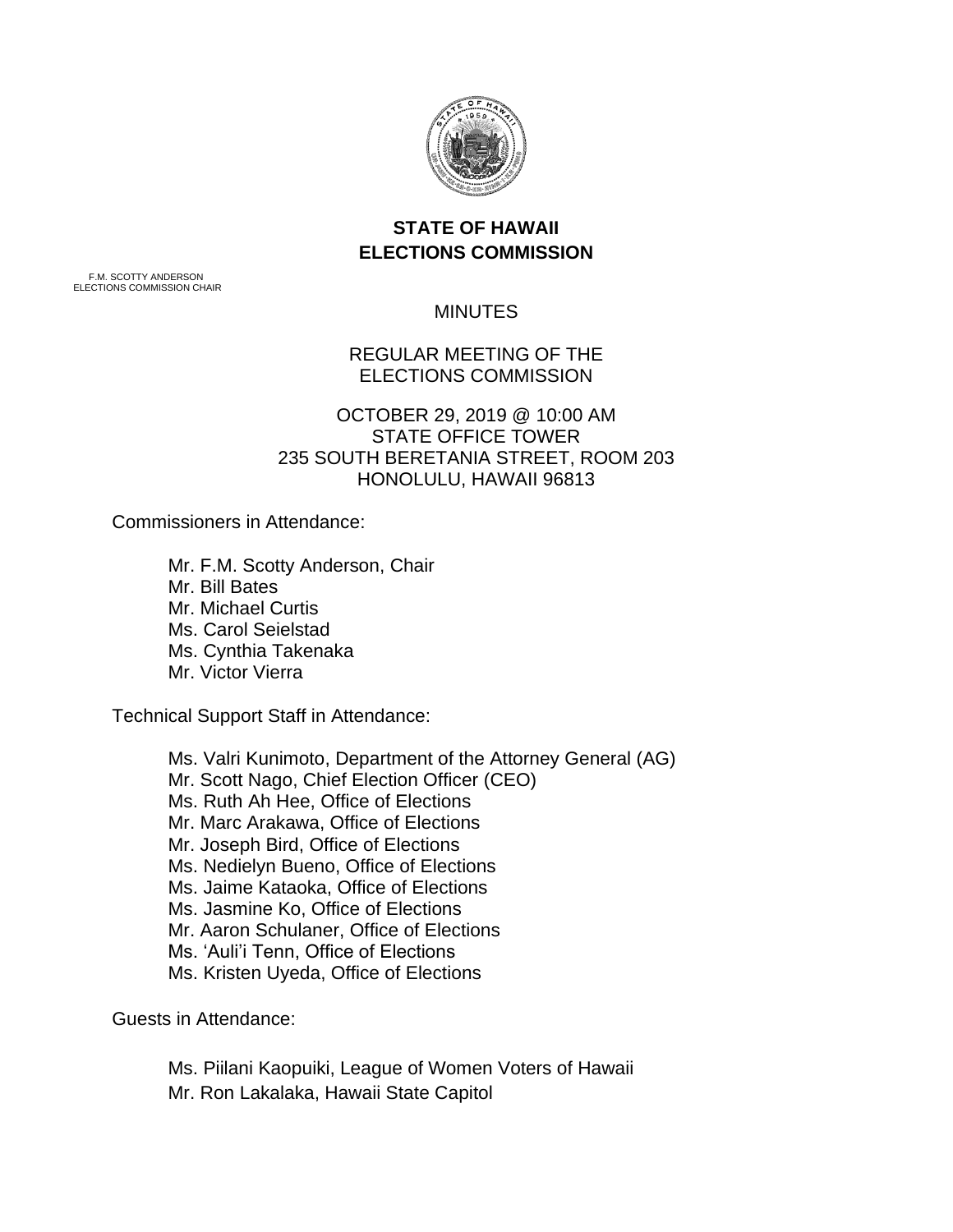Elections Commission Meeting Minutes October 29, 2019 Page 2

> Ms. Sandy Ma, Common Cause Hawaii Ms. Janet Mason, League of Women Voters of Hawaii

## PROCEEDINGS

I. Call to Order

Chair Anderson called the meeting to order at 10:00 a.m. on October 29, 2019 at the State Office Tower, Room 203.

II. Roll Call and Determination of a Quorum

Elections Commission (EC) Secretary conducted roll call. Commissioners Kuwada, Okazaki, Steffey, and Takenaka were not in attendance. All other Commissioners were in attendance and the Commission had a quorum.

III. Approval of Minutes for the Meeting of June 12, 2019

Commissioner Curtis stated that on page four, paragraph four of the draft minutes for the meeting of June 12, 2019, an exchange had occurred between he and Deputy AG Kunimoto that was not reflected. He said that he had asked where the wording for the constitutional amendment questions came from, and that Deputy AG Kunimoto had said that the language is a collaboration between the AG's Office, the House, and the Senate, subject to the review and approval of the Chief Election Officer (CEO). Commissioner Curtis requested that this exchange be added to the draft minutes.

Commissioner Takenaka entered the room at 10:03 AM.

Deputy AG Kunimoto asked Commissioner Curtis if he is referring to the constitutional amendments that are proposed, and explained that those are proposed by the Legislature. Commissioner Curtis said that he is referring to the actual language that appears on the ballot, and that Deputy AG Kunimoto had made the comment that the language is a collaboration between the AG's Office, the House, and the Senate.

Deputy AG Kunimoto said that if that was Commissioner Curtis' recollection, she is going to retract that statement, and reiterated that the language of the constitutional amendment questions are proposed by the Legislature. She clarified that the language of the constitutional amendments are included in the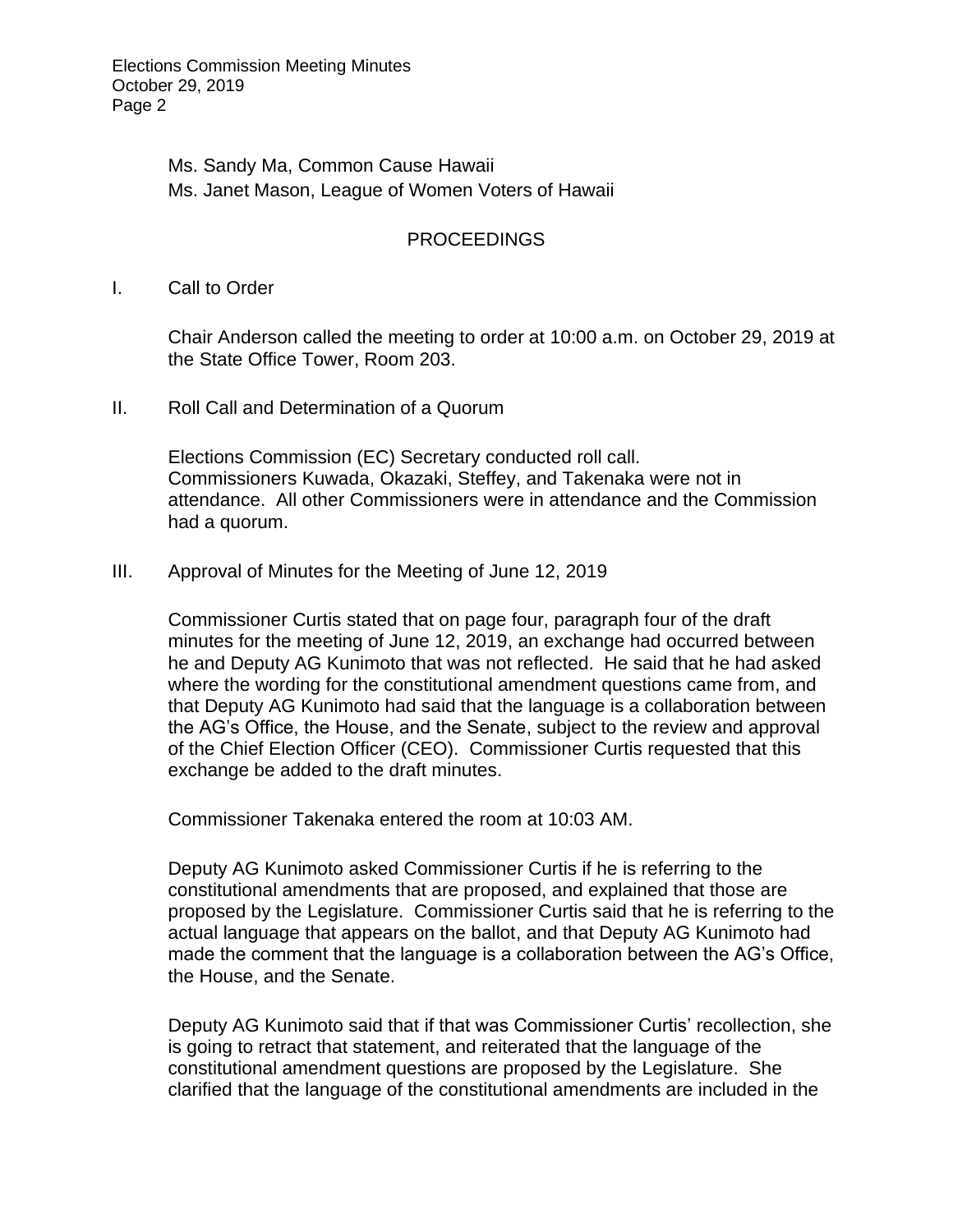bill, and that statute requires that the Legislature propose the exact wording of the question that will be presented to the voters.

Commissioner Curtis stated that if that is the law, then the wording on the last ballot came from legislation that was passed, and was not at all changed by the AG's Office. He said that he must have misheard, and that he will retract his statement.

Commissioner Curtis moved that the minutes be approved; the motion was seconded by Commissioner Seielstad, and approved unanimously by the Commissioners.

IV. Status of Operations Report from the Chief Election Officer

CEO Nago stated that he is going to combine this agenda item with the next one because his status report has a lot to do with OE's preparations for all-mail elections.

CEO Nago reported that OE is working collaboratively with the counties, and that their focus has been on educating voters about all-mail elections in 2020. He said that a mailer with this information was sent to each voter in July, a sample of which was included in the EC's meeting packets. CEO Nago explained that the National Voter Registration Act, a federal law, states that the only way a voter can be removed from the rolls is by a returned mailing. In describing the process, CEO Nago stated that if a voter has forwarded their address, their registration will get flagged. The counties will then follow up with another card called the "white card," and the voter's status is changed to "inactive." The voter then has two election cycles, or two general elections to correct their registration. If they fail to do so within that time parameter, the voter is removed from the rolls.

CEO Nago stated that a second mailer will be sent in January, notifying the voters of important dates and information regarding the voter service centers. In April, a signature capture card will be sent, requesting an updated sample of the voter's signature. CEO Nago clarified that the signature sample is checked against the signature on the ballot envelope, which is one of the ways a voter's identity is verified.

CEO Nago said that OE will be running television, digital, and radio advertisements beginning in April, asking voters to return the signature capture card with a current signature. In July and October, OE will be running an ad for the voter registration deadline. CEO Nago added that although there is a voter registration deadline, voters still have the opportunity to register and vote at a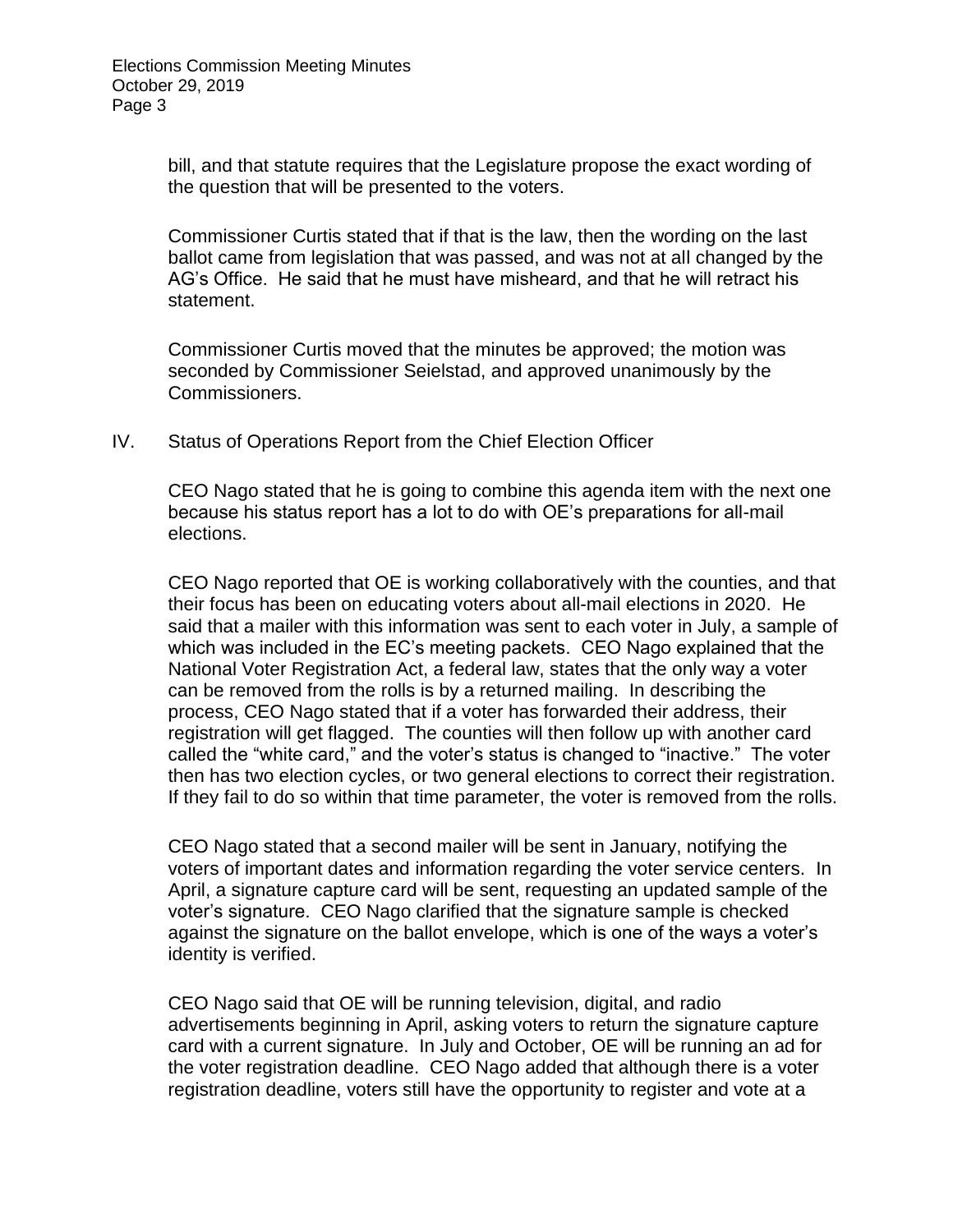voter service center on election day. At the end of July, OE will run ads explaining the importance of signing the return envelope, and another in August regarding instructions for voting in a single party primary election.

Regarding election security, CEO Nago stated that they have been noticing misinformation on social media, such as false claims of closed polling places. He said OE wants to make sure that their website has the most accurate information. In addition, OE is working with the National Governors Association on cybersecurity messaging.

Chair Anderson stated that there will be a certain percentage of voters who do not return the signature capture card the first time. He asked CEO Nago what their second opportunity will be. CEO Nago replied that if a voter does not have a signature on file, there is a remedy period written into the elections by mail bill during which time the voter can come in to sign their ballot and verify their identity. Chair Anderson asked if a voter would still receive a ballot if they did not return the signature capture card. CEO Nago confirmed that all voters whose registrations are up to date will receive a ballot.

Commissioner Curtis said that CEO Nago had mentioned that there is 30-day period prior to the election to register, otherwise individuals can register on election day at a voter service center. CEO Nago answered that is correct.

V. Preparations for All-Mail Elections

All discussion related to all-mail elections was covered during CEO Nago's Status of Operations Report.

VI. Public Testimony – Any interested person may submit comments or testimony on any agenda item.

**Ms. Janet Mason – League of Women Voters of Hawaii (LWV)**: Chair Anderson invited Ms. Mason to present the LWV's testimony, and thanked LWV for all of their hard work during the last legislative session.

Ms. Mason stated that she will be presenting testimony on behalf of Ms. Piilani Kaopuiki, who was unable to attend today's meeting. She explained that in response to CEO Nago's status of operations report, the LWV has concerns regarding the stated number of cards that were sent out to registered voters. Ms. Mason said that the 680,000 cards that were mailed seemed like a low number compared to the total number of registered voters in November 2018. She expressed concern that approximately 9% of individuals were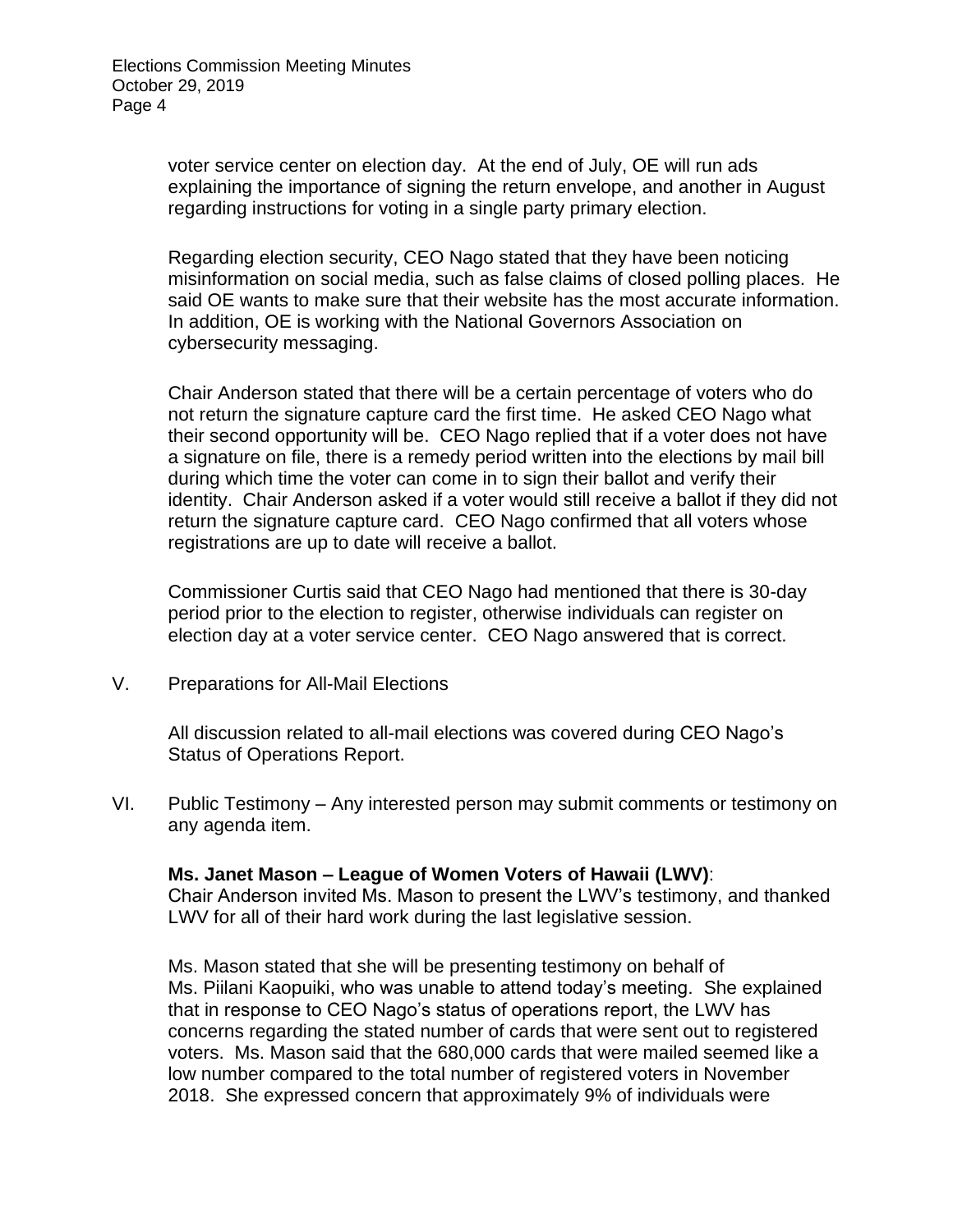removed from the voter rolls over the past two years, and that the LWV does not want anyone removed from the rolls erroneously. In reference to CEO Nago's status of operations report, Ms. Mason stated that approximately 2,300 voters were mistakenly removed from the rolls. She said that the LWV is requesting that a list of voters whose names will be removed from the rolls be published so that the public has an opportunity to correct any mistakes.

CEO Nago explained that the 680,000 notification cards were sent only to active voters, and that the number from November 2018 that Ms. Mason referred to included both active and inactive voters. He clarified that the inactive voters are those who were sent the mailing which bounced back, then were subsequently sent a forwardable card and had four years or two general elections to correct their registration. CEO Nago said that this most recent notification card was not forwardable, so if they were sent to inactive voters, they would just be returned as undeliverable. Thus, the most recent notification card was only sent to active voters. As an example, CEO Nago stated that approximately 25,000 voters were removed from the white card mailing in August 2019, meaning they were flagged as inactive voters four years ago.

Commissioner Curtis asked CEO Nago if the voters who were removed were the individuals whose cards bounced back. CEO replied that is correct.

Ms. Mason stated that the LWV's request still stands regarding the publishing of the names of voters who are at risk of being removed from the rolls. She said that although she understands what CEO Nago is saying, she does not think that it addresses the issue of the 2,300 voters whose information was incorrectly updated after the second mailing. Ms. Mason added that it is a difficult task, but an important one, and the LWV does not want any voter to be unintentionally disenfranchised.

Regarding the 2,300 voters that Ms. Mason referred to, CEO Nago explained that they should have been flagged as inactive and sent the forwardable cards to begin the four-year period to correct their registration. Instead, these voters had updated their addresses, and the mailer was mistakenly sent to their updated mainland address. CEO Nago said that if this error had gone unnoticed, these voters would not have been flagged as they should have been.

Chair Anderson asked CEO Nago if OE has ever looked into publishing the names of voters. CEO Nago answered that the counties are in charge of the voter registration rolls, so an individual who is interested in purchasing the lists would need to contact the counties. He added that it would be up to each individual county whether they want to publish the voter rolls.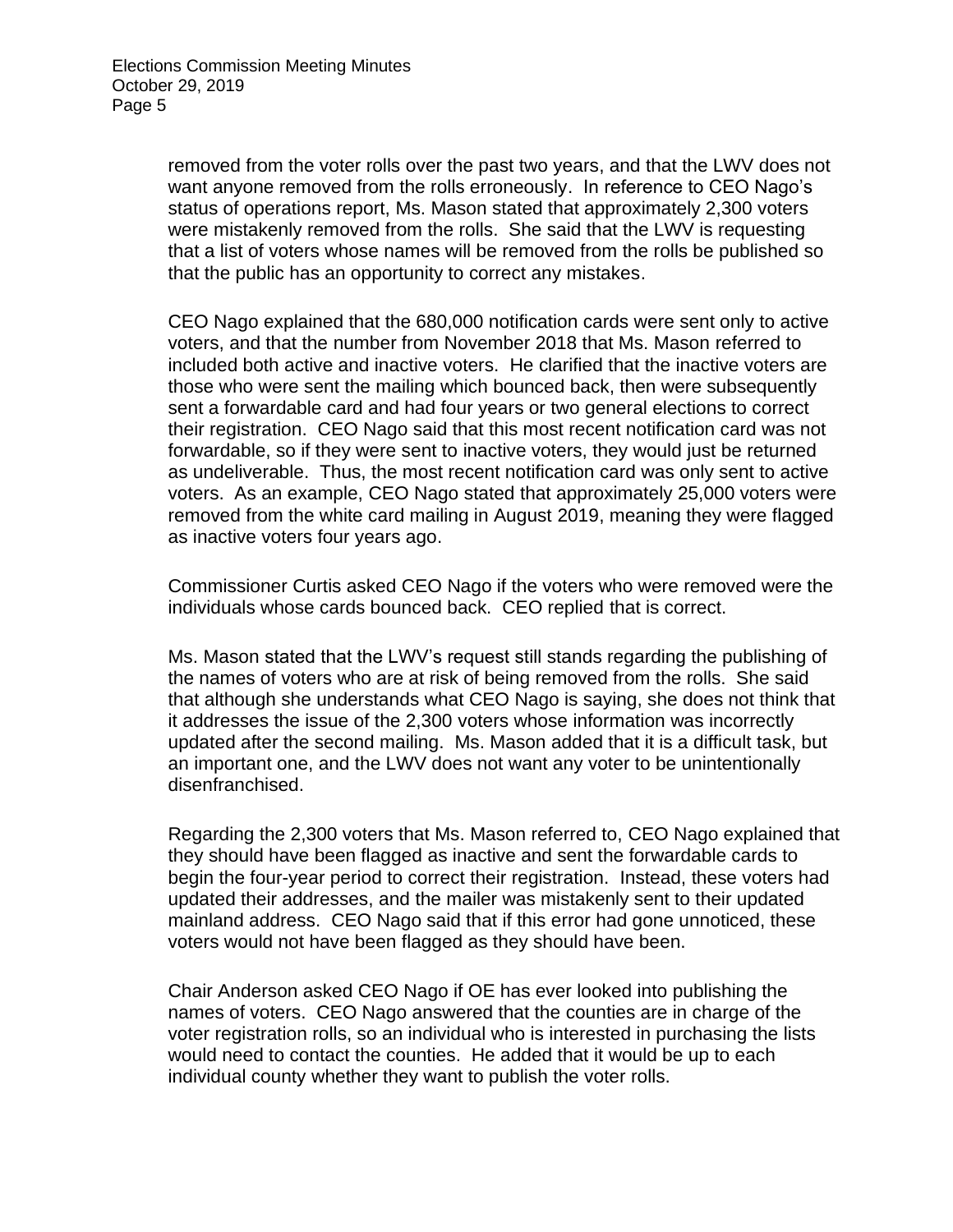Commissioner Vierra asked Ms. Mason if the LWV has contacted the counties. Ms. Mason replied that they have not, stating that CEO Nago's report seemed to imply that he was speaking on behalf of the counties regarding what had been done with the voter rolls. She added that the LWV is aware that the counties maintain the voter registration rolls. Commissioner Vierra asked CEO Nago if he can ask the counties about this issue, and report back with their responses at the next meeting. CEO confirmed that he would.

VII. Open Forum: Public comments on issues for the Commission's consideration for the next Commission meeting and action, if appropriate. Presentations limited to three minutes.

No public comments were made.

VIII. Discussion, Review, and Implementation of Method of Evaluation for the Chief Election Officer and action, if appropriate.

Chair Anderson referred the EC to the CEO evaluation questions in their meeting packets, and explained that they will be evaluating them. He asked CEO Nago if his term ends in February. CEO Nago replied that his term ends January 31st, and that the new term would begin on February 1st.

Chair Anderson asked the EC if they had a chance to review the questions, and if they had anything to add. He asked EC Secretary Ms. Jaime Kataoka how she wanted the EC to handle this process. Ms. Kataoka answered that the EC can discuss any changes they want to make to the questions, then she will finalize and distribute them. Chair Anderson asked Ms. Kataoka if she wanted them to have this discussion now or if they should take it home and send her the changes later. Ms. Kataoka responded that it is up to the EC how they want to handle the process.

Chair Anderson said that the packet is lengthy and suggested that the EC take it home for review. Commissioner Takenaka asked Chair Anderson to give the EC a deadline, to which Chair Anderson said they have until November 15th to provide any suggested changes to Ms. Kataoka.

IX. Selection or Consideration of Procedures for Selection of Commission Chair (Chair Scotty Anderson's term to expire on December 3, 2019); discussion and action, if appropriate.

Chair Anderson announced to the EC that the end of his first term is approaching, and that he is willing to serve a second term if the EC is agreeable.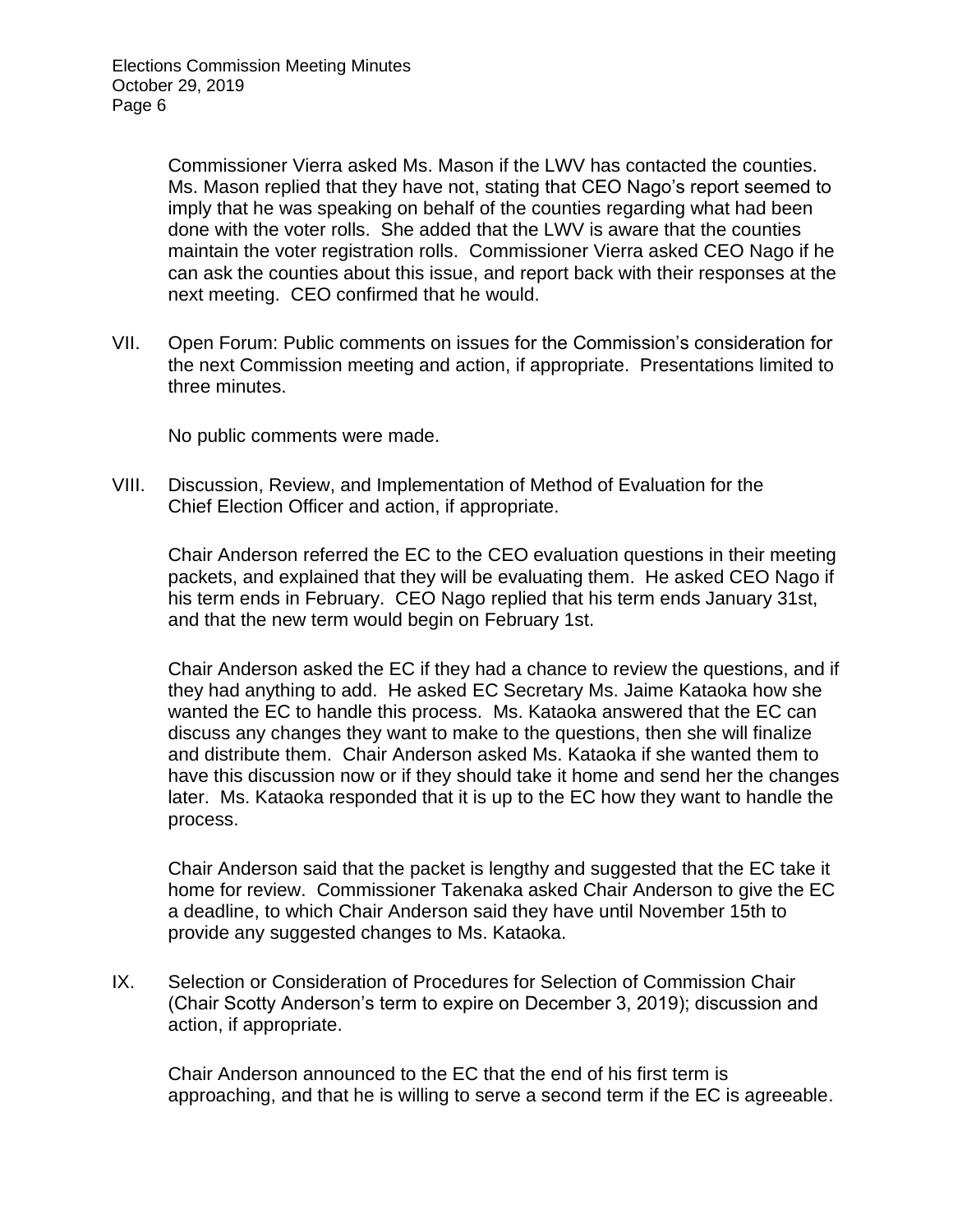He excused himself from the room and turned the meeting over to Commissioner Vierra so that the EC could have a discussion.

Chair Anderson left the room.

Commissioner Vierra stated that he will take any comments regarding Chair Anderson's reappointment or non-reappointment. Since there were no comments, Commissioner Vierra asked for a motion to reappoint Chair Anderson as EC Chair. The motion was made by Commissioner Seielstad, seconded by Commissioner Curtis, and approved unanimously by the Commissioners.

Chair Anderson entered the room.

With no further comments, Chair Anderson stated that the EC will go into executive session as stated in the agenda, i.e., to approve the minutes for the executive session for the meeting of June 12, 2019; pursuant to Section 92- 5(a)(4), HRS, to consult with the board's attorney on questions and issues pertaining to the board's powers, duties, privileges, immunities, and liabilities, and action, if appropriate; and pursuant to Section 92-5(a)(2), HRS, the Commission may go into executive session to evaluate, discuss the selection of the Chair, and take action, if appropriate.

The Commission went into executive session at 10:21 a.m.

X. Executive Session

Approval of Minutes for the Executive Session for the Meeting of June 12, 2019

Pursuant to Section 92-5(a)(4), HRS, consult with the board's attorney on questions and issues pertaining to the board's powers, duties, privileges, immunities, and liabilities, and action, if appropriate.

Pursuant to Section 92-5(a)(2), HRS, the Commission may go into executive session to evaluate, discuss the selection of the Chair, and take action, if appropriate.

The Commission reconvened into open meeting at 10:28 a.m.

## XI. Adjournment

Commissioner Curtis stated that until the EC clarifies Chair Anderson's right to vote for himself as EC Chair, he is going to ask for another vote including